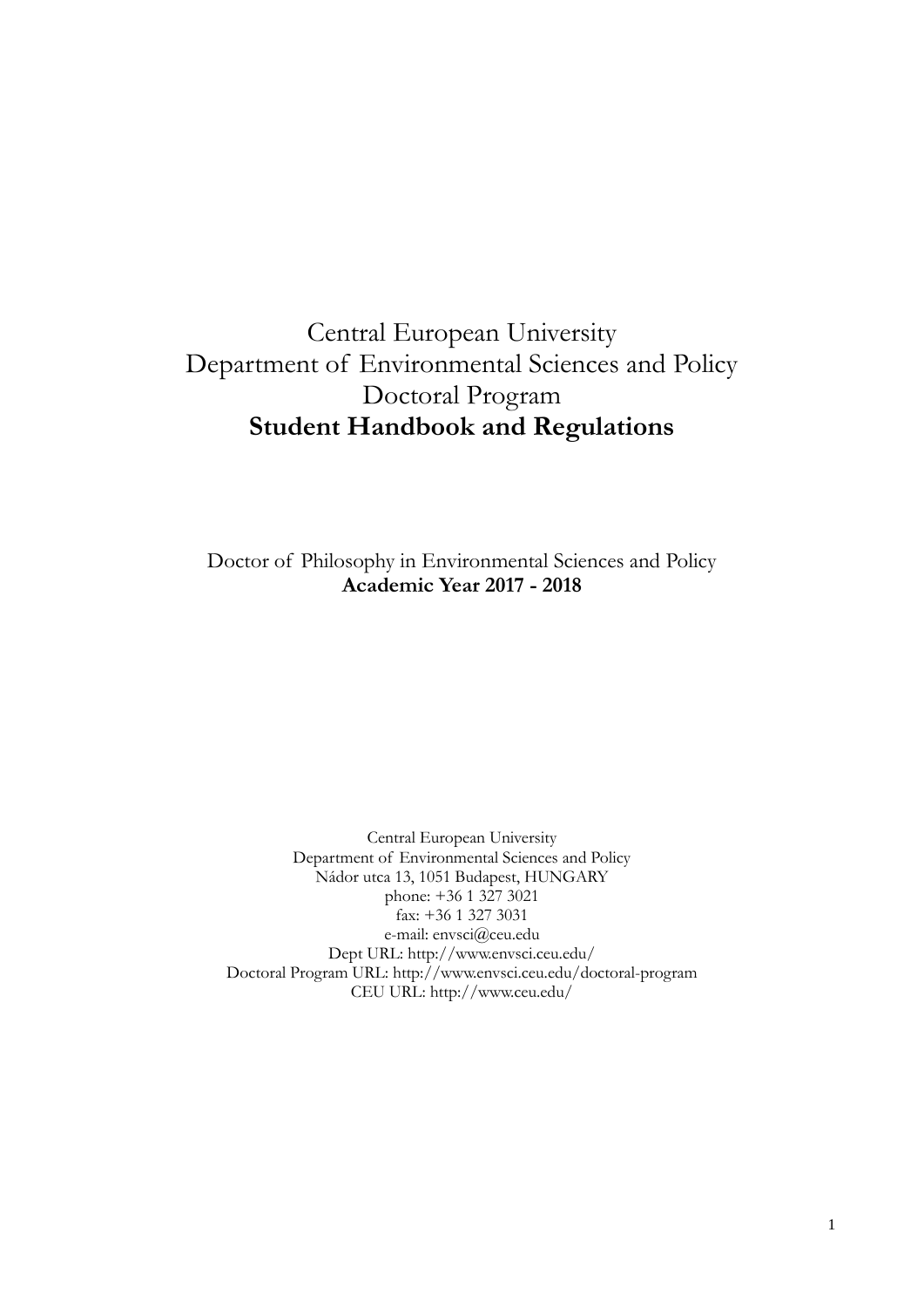| 8. THE DOCTORAL DISSERTATION (40 CEU CREDITS) MAXIMUM 3-6 YEARS TO COMPLETION 11 |  |
|----------------------------------------------------------------------------------|--|
|                                                                                  |  |
|                                                                                  |  |
|                                                                                  |  |
|                                                                                  |  |
|                                                                                  |  |
|                                                                                  |  |
|                                                                                  |  |
|                                                                                  |  |
|                                                                                  |  |
|                                                                                  |  |
|                                                                                  |  |
|                                                                                  |  |
|                                                                                  |  |
|                                                                                  |  |
|                                                                                  |  |
|                                                                                  |  |
|                                                                                  |  |
|                                                                                  |  |
|                                                                                  |  |
|                                                                                  |  |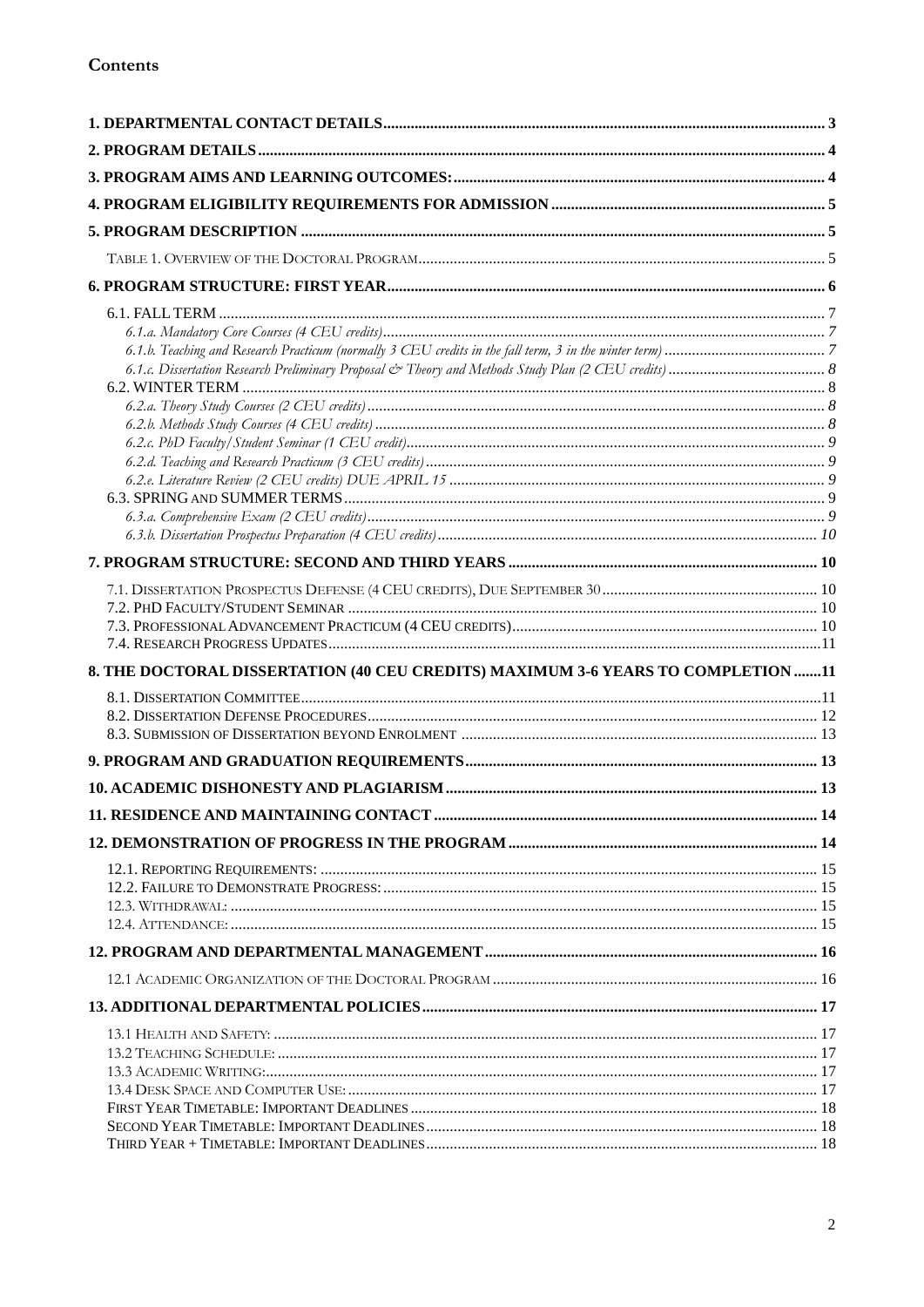# **1. Departmental Contact Details**

The last four digits of all telephone numbers work as internal extension numbers when you are in CEU buildings or at the CEU Residence Centre. Those starting with 327 can be contacted directly from outside CEU Buildings, others can only be accessed using the main CEU number. The country code for Hungary is 36, the area code for Budapest is 1.

|                                                                                   | Location                                     | Telephone             | Email                    |
|-----------------------------------------------------------------------------------|----------------------------------------------|-----------------------|--------------------------|
| CEU Main Number                                                                   |                                              | 327 3000              | main@ceu.edu             |
| Departmental Phone Numbers                                                        |                                              |                       | envsci@ceu.edu           |
| Gyorgyi Puruczky, Doctoral Program<br>Coordinator and Research Program<br>Manager | 110                                          | 327 3000 Ext.<br>2167 | puruczkygy@ceu.edu       |
| Irina Herczeg, Departmental Assistant                                             | 109                                          | 327 3021              | herczegi@ceu.edu         |
| Krisztina Szabados, Departmental<br>Coordinator                                   | 117                                          | Ext: 2048             | szabados@ceu.edu         |
| Departmental Fax                                                                  |                                              | 327 3031              |                          |
| Environmental Systems Laboratory<br>CEU Residence Centre, Kerepesi                |                                              | 327 3886              | lagutov@ceu.edu          |
|                                                                                   |                                              |                       |                          |
| Dr. Guntra Aistara, Professor                                                     | 108                                          | 327-3094              | aistarag@ceu.edu         |
| Dr. Brandon Anthony, Professor                                                    | 105                                          | Ext. 2007             | anthonyb@ceu.edu         |
| Dr. Alexios Antypas, Professor<br>Ph.D. Program Director                          | 103                                          | 327 3091              | antypasa@ceu.edu         |
| Dr. Aleh Cherp, Professor                                                         | 104                                          | 327 3089              | cherpa@ceu.edu           |
| Dr. Zoltán Illés, Professor                                                       | 109                                          | 327 3094              | illesz@ceu.edu           |
| Dr. Michael LaBelle, Professor                                                    | Dept. of<br>Economics and<br><b>Business</b> |                       | LabelleM@ceubusiness.org |
| Dr. Viktor Lagutov, Head of<br>Environmental Systems Laboratory                   | 113                                          | 327 3886              | lagutov@ceu.edu          |
| Dr. Ruben Mnatsakanian, Professor                                                 | 101                                          | 327 3071              | mnatsaka@ceu.edu         |
| Dr. László Pinter<br>Professor, Acting Head of Department                         | 102                                          | 327-3095              | pinterl@ceu.edu          |
| Dr. Tamara Steger, Professor                                                      | 106                                          | Ext. 2320             | stegert@ceu.edu          |
| Dr. Diana Ürge-Vorsatz, Professor                                                 | on maternity leave                           |                       | vorsatzd@ceu.edu         |
| Dr. Alan Watt Professor                                                           | 107                                          | 327 3093              | watta@ceu.edu            |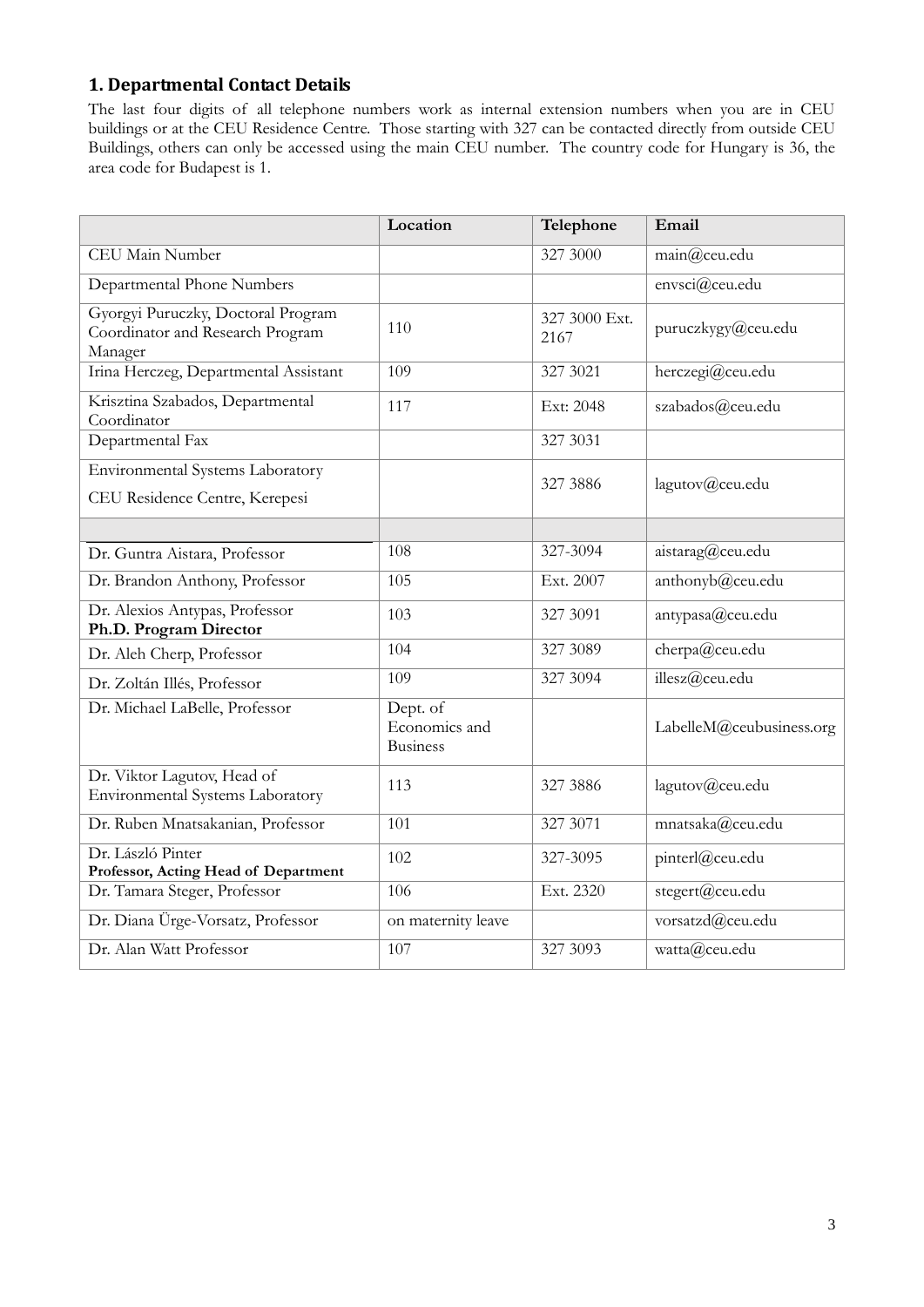# **2. Program Details**

| Title of Program:                            | <b>Environmental Sciences and Policy</b>                                                                                                                |
|----------------------------------------------|---------------------------------------------------------------------------------------------------------------------------------------------------------|
| Date of Program Establishment:               | 2002                                                                                                                                                    |
| Length of Program:                           | 36 months                                                                                                                                               |
| Date of Start and End of the Teaching cycle: | September - August (3 years later)                                                                                                                      |
| Qualification Awarded:                       | Doctor of Philosophy (Ph.D.)                                                                                                                            |
| Awarding Body:                               | Central European University,<br>Registered by the Board of Regents of the University of the<br>State of New York (US) for and on behalf of the New York |
| Date of Accreditation:                       | <b>State Education Department</b><br>2002                                                                                                               |

# **3. Program Aims and Learning Outcomes:**

The environment is a paradigmatically interdisciplinary issue that requires an integrated understanding of complex natural histories; ecological processes; scientific evidence; social and cultural contexts; contemporary political debates; legal and policy frameworks; modeling, technical, and management options; and social justice implications for people.

The CEU Environmental Sciences and Policy PhD program (referred to as the Program throughout this document) is led by faculty from various disciplines with research experience in diverse thematic and geographic contexts, which fosters an environment conducive to interdisciplinary research. The Program aims to combine breadth and depth of interdisciplinary learning about the environment with professional development skills. The Program begins with an introduction to a wide range of theoretical and methodological approaches, which allows students to choose the most appropriate combination for their research, and continues with customtailored theory and methods classes to facilitate in-depth research skills for their empirical projects. Teaching and research practica facilitate opportunities to develop teaching, presentation, and publication skills.

Graduates from the Program will:

#### Possess the **knowledge** to:

- Engage the epistemological diversity of natural and social science disciplines in environment-related debates;
- Understand the complex interdisciplinary connections between scientific, ethical, economic, social, cultural, and political aspects of environmental issues and create new knowledge in their chosen field of in-depth research;
- Learn and apply state-of-the art pedagogical theories to their own teaching and communication.

Apply **skills** to:

- Think critically and analytically to understand environmental issues; identify and formulate a research problem; and design, implement, and manage sophisticated theoretical, policy and field research and data analysis, both as an independent researcher and a team member;
- Communicate scientific results professionally both in writing and orally, and participate in professional networks;
- Practice student-centered teaching and learning approaches.

#### Uphold **values** that:

 Advance a sustainable and open society, self-reflective critical inquiry, research ethics, and environmental and social care.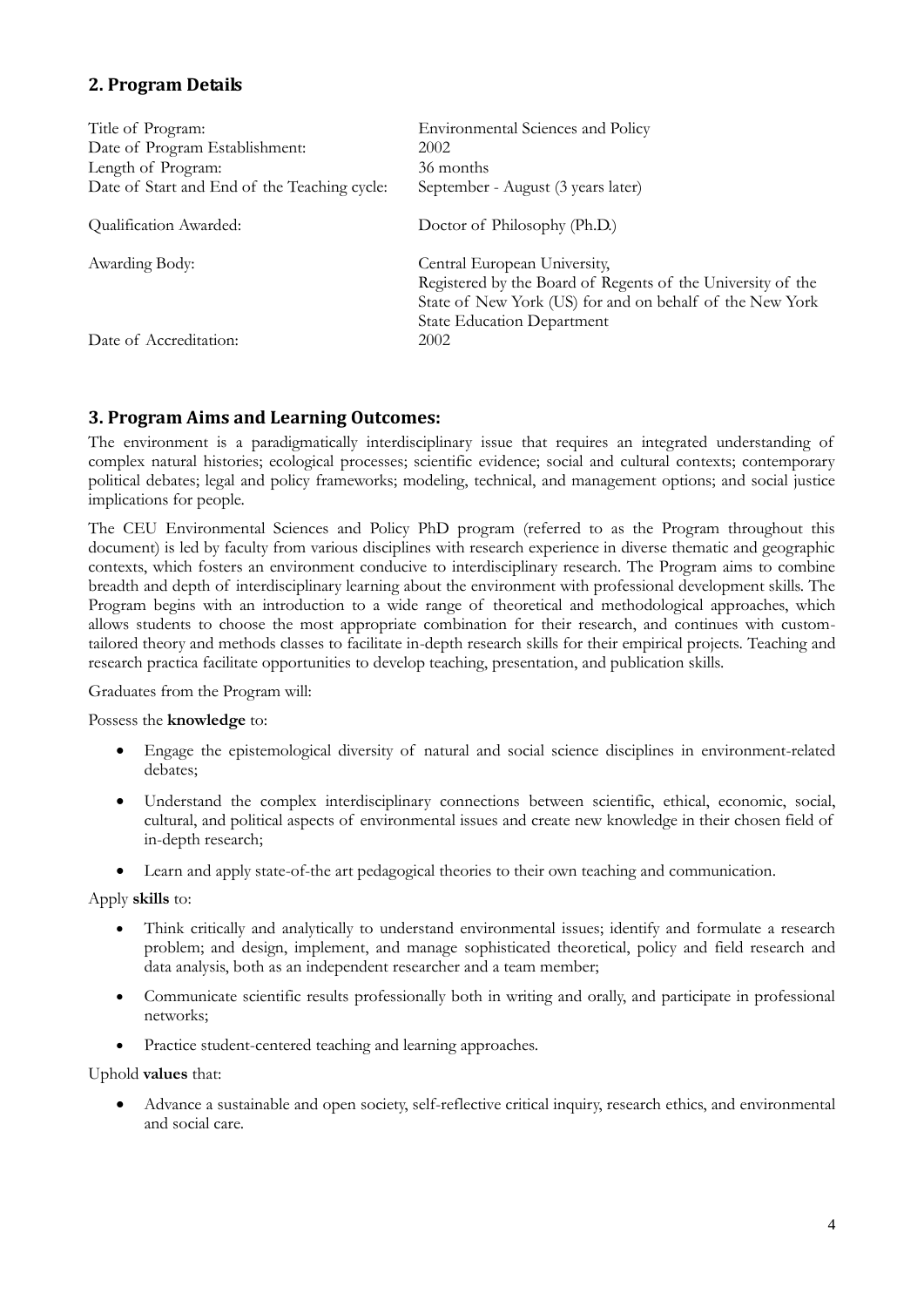# **4. Program Eligibility Requirements for Admission**

Applicants for the Doctoral Program are required to possess a Master's degree or equivalent in an environmentrelated field, such as natural or social sciences, engineering, economics, law or management. They must also meet the relevant language proficiency and [CEU admissions requirements.](https://www.ceu.edu/admissions/who-can-apply) The Department's admission criteria include intellectual excellence and the potential for making original contributions to knowledge in the field through rigorous research.

In addition to standard CEU admissions requirements, the department requires applicants to submit a (max 2,000 word) research proposal as well as a statement of purpose (max 500 words).

# **5. Program Description**

 $\overline{a}$ 1

The Doctoral Program is comprised of three main components: 1) knowledge acquisition in **theory and methodological applications** in the field of environmental sciences and policy, 2) teaching/research and professional advancement **practicum**, and 3) **dissertation** milestones involving in-depth research formulation, implementation and publication. The standard length of the program is three years.<sup>1</sup>

A total of 72 CEU credits are required for graduation. Table 1 summarizes the year-by-year structure of the Program. Syllabi of individual courses are available at the Department Moodle learning site https://ceulearning.ceu.edu/

| TABLE 1. OVERVIEW OF THE DOCTORAL PROGRAM |  |
|-------------------------------------------|--|
|-------------------------------------------|--|

| YEAR                | <b>REQUIREMENTS</b>                                                                                                                               |  |  |  |  |
|---------------------|---------------------------------------------------------------------------------------------------------------------------------------------------|--|--|--|--|
| Year 1 (28 credits) | Theory and Methodological Applications (12 credits total)<br>Practicum (6 credits total)                                                          |  |  |  |  |
|                     |                                                                                                                                                   |  |  |  |  |
|                     | <b>Dissertation Milestones (8 credits total)</b>                                                                                                  |  |  |  |  |
|                     | Comprehensive Exam (2 credits)                                                                                                                    |  |  |  |  |
|                     |                                                                                                                                                   |  |  |  |  |
|                     | FALL TERM (10 credits)                                                                                                                            |  |  |  |  |
|                     | Coursework:                                                                                                                                       |  |  |  |  |
|                     | 6001 Theoretical Debates on Environmental Problems, Dept. Faculty (3)                                                                             |  |  |  |  |
|                     | 6920 PhD Writing Issues and Challenges, Alan Watt (1)                                                                                             |  |  |  |  |
|                     | 6922 PhD Faculty/Student Seminar I.: Doctoral Students, & Invited Guest                                                                           |  |  |  |  |
|                     | Speakers (1)                                                                                                                                      |  |  |  |  |
|                     | An elective methods course outside of the department chosen in consultation<br>with faculty advisor (highly encouraged)                           |  |  |  |  |
|                     | Practicum:                                                                                                                                        |  |  |  |  |
|                     | 6032 Teaching & Research Practicum I., Tamara Steger (3)                                                                                          |  |  |  |  |
|                     | Milestones:                                                                                                                                       |  |  |  |  |
|                     | 6002 Dissertation Research Preliminary Proposal and Theory and Methods                                                                            |  |  |  |  |
|                     | Study Plan, Supervisor & Internal Dissertation Committee Member (2), due date:<br>by 15 December but can be submitted any time from 30 September. |  |  |  |  |
|                     | WINTER TERM (12 credits)                                                                                                                          |  |  |  |  |
|                     | Coursework:                                                                                                                                       |  |  |  |  |
|                     | 6923 PhD Faculty/Student Seminar II.: Dept. Faculty, Doctoral Students, &                                                                         |  |  |  |  |
|                     | Invited Guest Speakers (1)                                                                                                                        |  |  |  |  |
|                     | 6009 Theory Study Courses, Supervisor & Internal Dissertation Committee                                                                           |  |  |  |  |
|                     | Member (2), due date: 15 April                                                                                                                    |  |  |  |  |
|                     | 6007 Methods Study Courses, Supervisor & Internal Dissertation Committee<br>$\bullet$                                                             |  |  |  |  |
|                     | Member (4), due date: 15 April                                                                                                                    |  |  |  |  |
|                     | Practicum:                                                                                                                                        |  |  |  |  |
|                     | 6033 Teaching & Research Practicum II., Tamara Steger (3)                                                                                         |  |  |  |  |

Students are required to submit their dissertation within six years from the date of the original enrolment.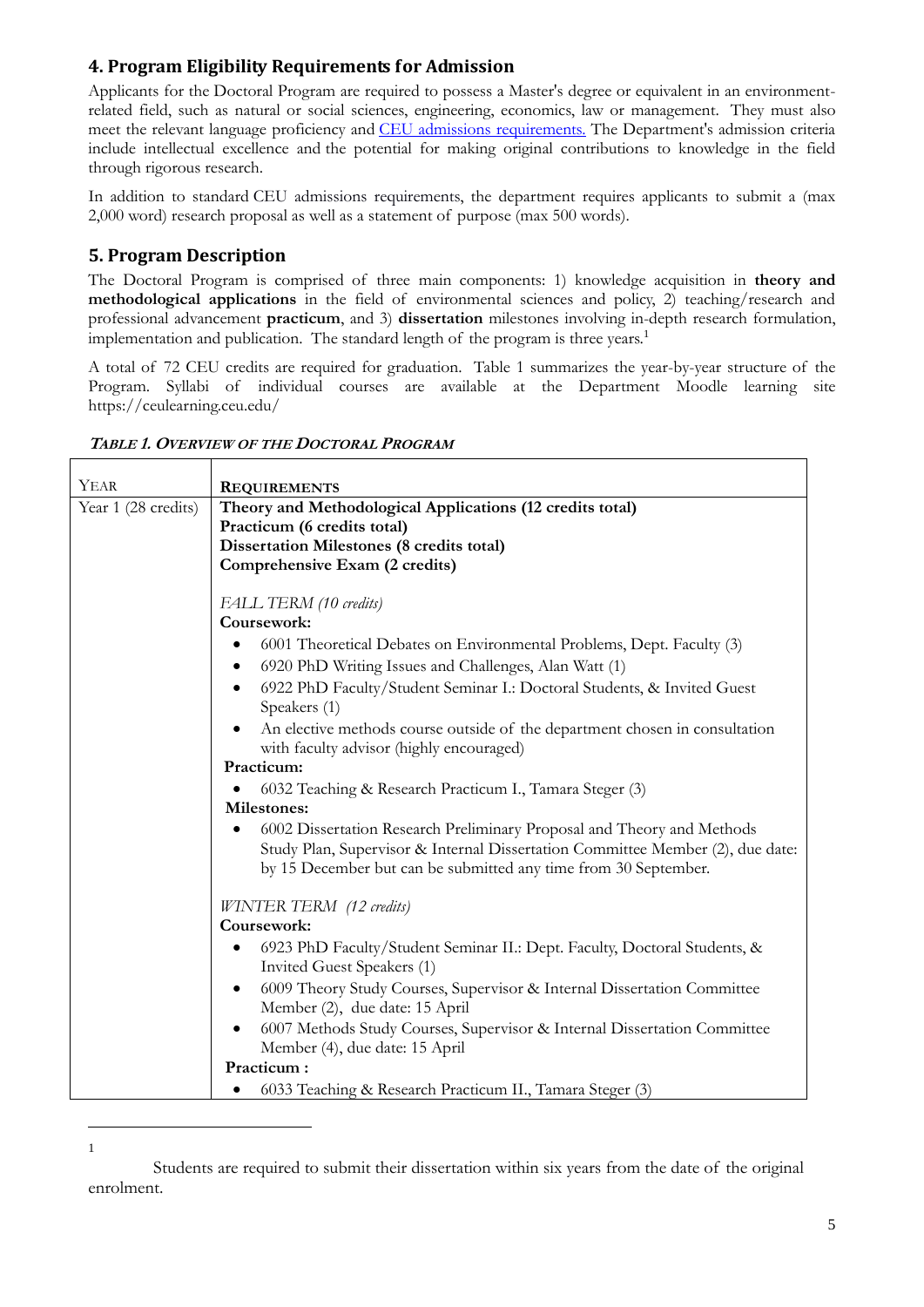| <b>Milestones:</b><br>6106 Literature Review, Supervisor & Internal Dissertation Committee<br>$\bullet$<br>Member(2), due date: 15 April                                                                                                     |
|----------------------------------------------------------------------------------------------------------------------------------------------------------------------------------------------------------------------------------------------|
| SPRING and SUMMER TERMS (6 credits)<br><b>Comprehensive Exam, Examination Committee (2)</b><br><b>Milestones:</b><br>6107 Dissertation Prospectus Preparation, Supervisor & Dissertation Committee<br>$\bullet$<br>$(4)$ , draft due June 15 |

| Year 2 (22 credits) | Coursework:                                                                                   |  |  |  |  |
|---------------------|-----------------------------------------------------------------------------------------------|--|--|--|--|
|                     | • PhD Faculty/Student Seminar: Dept. Faculty, Doctoral Students, & Invited Guest              |  |  |  |  |
|                     | Speakers                                                                                      |  |  |  |  |
|                     |                                                                                               |  |  |  |  |
|                     | Practicum:                                                                                    |  |  |  |  |
|                     | • Professional Advancement Practicum, Supervisor, to be completed during second               |  |  |  |  |
|                     | and third years (see below)*                                                                  |  |  |  |  |
|                     | Dissertation Milestones (22 credits total):                                                   |  |  |  |  |
|                     | 7108 Dissertation Prospectus Preparation and Defense, Dissertation Committee                  |  |  |  |  |
|                     | & Chair (4), due date: 30 September for defense                                               |  |  |  |  |
|                     | • 7921 Dissertation Research and Writing, Dissertation Committee (18)                         |  |  |  |  |
|                     |                                                                                               |  |  |  |  |
|                     | <b>Research Progress Updates</b>                                                              |  |  |  |  |
|                     | Presentation                                                                                  |  |  |  |  |
|                     | Reports                                                                                       |  |  |  |  |
| Year $3 +$          | Coursework::                                                                                  |  |  |  |  |
| (22 credits)        | • PhD Faculty/Student Seminar: Dept. Faculty, Doctoral Students, & Invited Guest<br>Speakers* |  |  |  |  |
|                     |                                                                                               |  |  |  |  |
|                     | Practicum (4 credits total):                                                                  |  |  |  |  |
|                     | · 8040 Professional Advancement Practicum, Supervisor (4)                                     |  |  |  |  |
|                     | <b>Advanced Dissertation Milestones (18 credits total):</b>                                   |  |  |  |  |
|                     | • 8108 Dissertation Research and Writing, Dissertation Committee (9)                          |  |  |  |  |
|                     | · 8012 Dissertation Finalization, Dissertation Committee (9)                                  |  |  |  |  |
|                     |                                                                                               |  |  |  |  |
|                     | <b>Progress Update</b>                                                                        |  |  |  |  |
|                     | Presentation                                                                                  |  |  |  |  |
|                     | Analytical Chapter Submission                                                                 |  |  |  |  |
|                     | Reports                                                                                       |  |  |  |  |

# **6. Program Structure: First Year**

 $\overline{a}$ 

The curriculum in the first year of the Doctoral Program is designed to provide a strong focus on supporting and developing the student's research through the acquisition of valuable knowledge, skills, and experience.

Students on an extended track should submit a plan of how they are planning to meet the 1st year course requirements to the Doctoral Program Committee by 1 October of their first year.

 $\Box$  PhD Faculty/Student Seminar receives the full 2 credits in the first year.

<sup>\*</sup> Professional Advancement Practicum receives the full 4 credits in year 3+.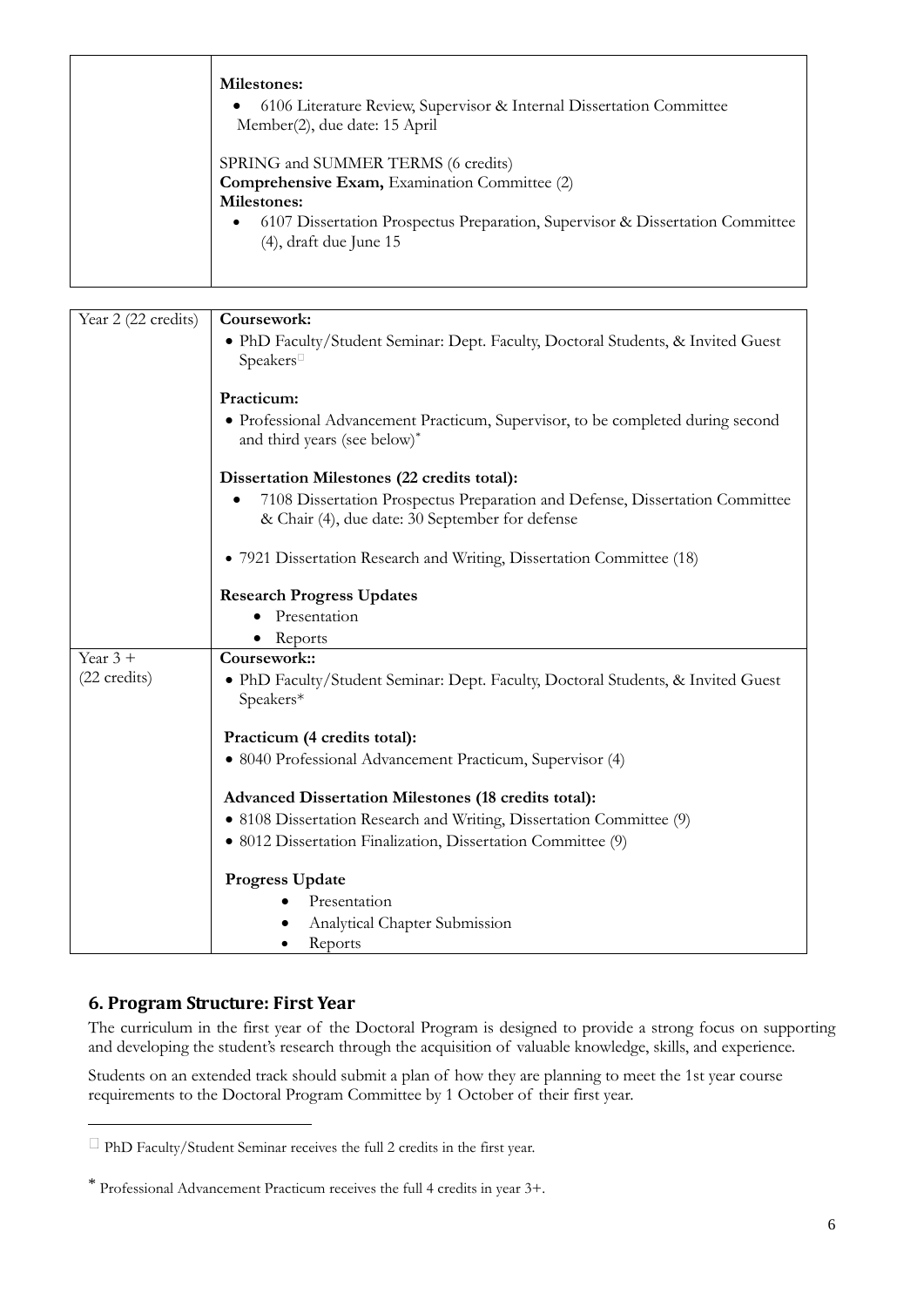It is important to note that first year doctoral students demonstrating outstanding performance in their coursework and the comprehensive exam may be nominated by the Doctoral Program Committee for the Academic Achievement Award (500 EUR). For more information, please see: <https://www.ceu.edu/node/13805>

NB: Descriptions of key elements are organized chronologically below. Please note that if one element continues over several terms, its description will only be listed at the instance it first appears.

# *6.1. FALL TERM*

### **6.1. a. Mandatory Core Courses (4 CEU credits)**

The mandatory courses consist of 1) *Theoretical Debates on Environmental Problems*, and 2) *PhD Writing Issues and Challenges*. A relevant elective methods course should also be taken in the first semester in another department at CEU.

The *Theoretical Debates on Environmental Problems* (3 credits) is a core course in the doctoral curriculum designed to contextualize your understanding of the intersections of the scientific, social, and political dimensions of environmental issues. In this course, you will explore theoretical frameworks for defining, analyzing, and ultimately understanding environmental problems from both social and natural science perspectives. You will practice applying various theories to analyzing environmental problems both in class and in a written final essay. This course ultimately serves as your debut in doctoral studies, and prepares you for doctoral candidacy as you work toward the successful completion of your comprehensive exams and prospectus defense. You will receive a letter grade for this course.

The *PhD Writing Issues and Challenges* course (1 credit), taught by Professor Alan Watt, aims to clarify some of the key distinguishing features and challenges of doctoral-level research writing, both in regard to content and process. The course will include a prospectus writing workshop.

*Supplementary Coursework*: In addition to the standard core courses, students may be required to take certain master's level courses during the year should their curricular history indicate gaps in core areas of environmental sciences and policy and basic methods. In such cases, the Doctoral Committee will discuss with the student in advance of the start of teaching which MSc course(s) he/she should be taking.

*PhD Faculty/Student Seminar (1 CEU credit each term):* A regular seminar will be held every week or every other week as a forum for faculty and doctoral students to engage each other's research as well as enjoy guest lecturers on various topics related to the environmental field or research in general. The purpose of the seminar is to establish a forum for productive scholarly debate and exchange of ideas. All first year students are expected to make a brief introduction of their research interests in September and a presentation on their preliminary dissertation proposal in November. Additionally, two to three of the seminars in the first term of the first year may be devoted to a Methods Study Program "primer" in which introductions to Qualitative Methods, Quantitative Methods and Mixed Methods may be provided. The purpose of these Methods Study Program seminars is to acquaint students with some of the methodological applications in order to inform their *Theory and Methods Needs Assessment and Study Plans*. All first year students and all doctoral students in residence are expected to attend these seminars in both fall and winter terms (1 credit awarded each term)

An elective methods course should be chosen by the student in consultation with their faculty advisor and other faculty and the head program head as needed.

#### **6.1. b. Teaching and Research Practicum (normally 3 CEU credits in the fall term, 3 in the winter term)**

Teaching and research experience is fundamental to developing concrete knowledge, understandings and practical skills for the advancement of a professional career in academia, consultancy, and other private and public institutions. The *Teaching and Research Practicum* specifically aims to build the professional capacities of doctoral students for a career involving teaching and/or research.

All students must enrol in the "*Teaching and Research Practicum*" (6 CEU credits total). This Practicum is graded on a pass/fail basis. Three of the six credits may be earned for completing the *'Foundations in Teaching in Higher Education: Scholarship, Reflection and Innovation'* course taught and organized by the *[Center for Teaching and Learning](http://ctl.ceu.edu/)*.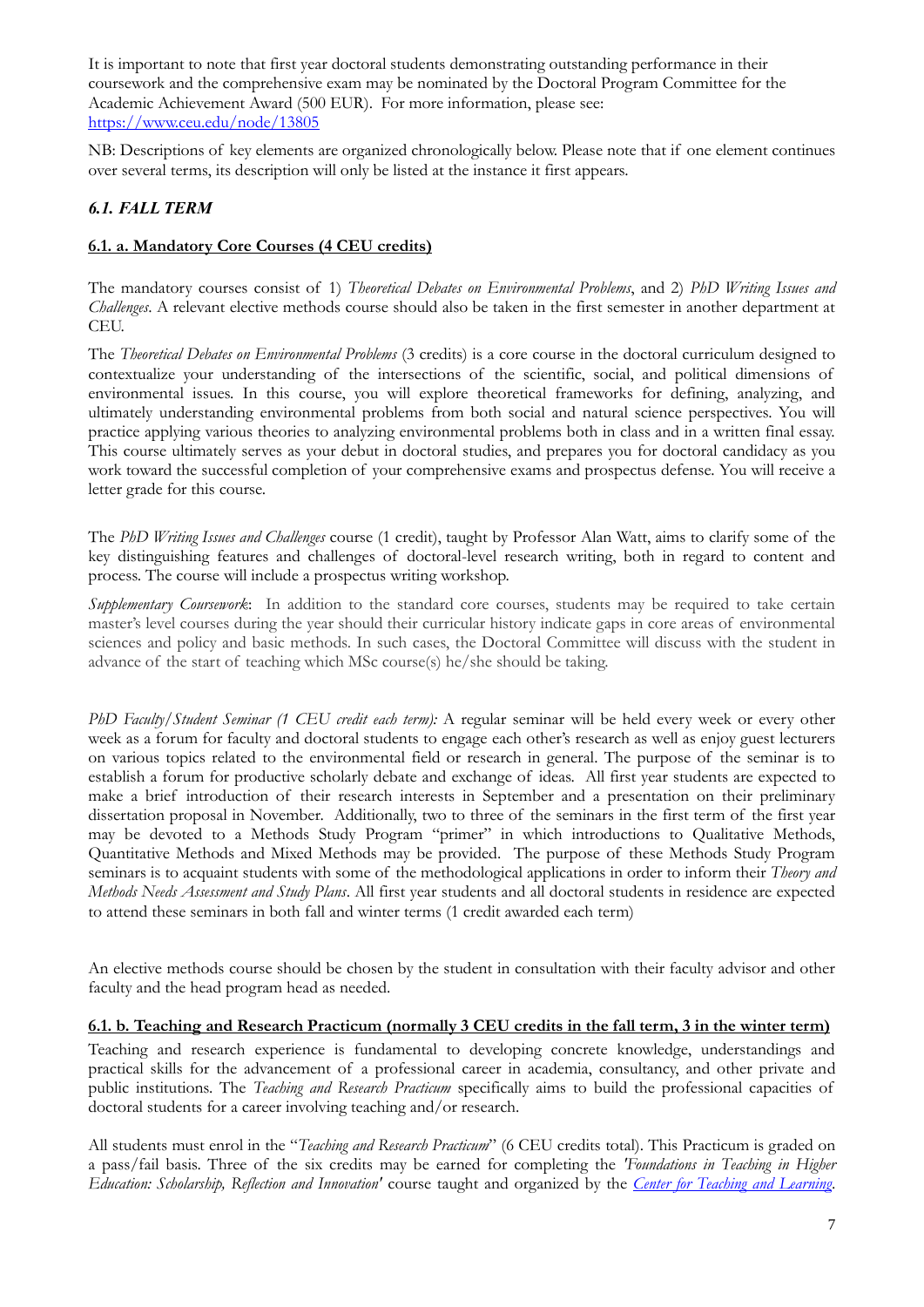This course is a unique opportunity to strengthen pedagogical understandings and to explore innovative teaching and learning forums.

The remaining three of the six credits may be earned through teaching and/or research assistantships, usually in the winter or spring terms of the first year. However, it is also possible o fulfill this part of the requirement in years two or three. Teaching Assistants (TAs) work closely with professors in teaching and learning activities including, for example, designing course(s) syllabi or class exercises/lessons, identifying class readings, guest lecturing, and grading papers or exams. Research Assistants (RAs) might work with professor(s) to support the implementation of project work or perhaps help to formulate new research projects for funding proposals. Students may alternatively submit a formal request to the Practicum coordinator(s) to substitute the duties with comparable alternatives. Approval of substitution requests is at the discretion of the Practicum coordinator(s).

Students need to complete the Teaching and Research Practicum in parallel with their other coursework. Students' performance in the *Teaching and Research Practicum* will be monitored by appropriate faculty and the Doctoral Program Committee. The evaluation shall be based on faculty feedback (and MSc student feedback where appropriate). In case of unsatisfactory performance, a 'fail' grade is given and the student is asked to undertake another assistantship to fulfill the Practicum requirements.

#### **Dissertation Milestones:**

### **6.1. c. Preliminary Dissertation Research Proposal & Theory and Methods Study Plan (2 CEU credits)** DUE DECEMBER 15

#### Preliminary Proposal:

The student will further develop his or her dissertation research topic in the first term of the first year by: 1) consulting with his/her provisional supervisor and potentially one other faculty member, and 2) conducting a short presentation in the PhD Faculty/Student Seminar in early to mid-November to receive feed-back. Based on this and any additional required work, the student will prepare a preliminary proposal to be completed by December 15. Credits are awarded for this element when the research topic has been approved by the supervisor. Students will receive feedback from their supervisors on how to improve the preliminary proposal as a first step towards the literature review and prospectus. Preliminary proposals should be no more than 10 pages double-spaced.

#### Theory/Methods Needs Assessment and Study Plan:

The student, in consultation with the supervisor, must develop a plan of study for winter term in the areas of theory and methods connected with his/her specific research topic. The plan should be submitted December 15 together with the preliminary research proposal, and should include justification for how the proposed theory and methods courses will further the student's progress from the proposal to the prospectus. The student will list the proposed courses for the winter term. Theory and methods courses are offered during winter term by various faculty members in different departments; a list and details of some of these will be issued to students in November, but students should also conduct research on courses of interest offered throughout the University. Optional courses in theory methods within the Department will run if a minimum of 1 student opts to take it. The form to be completed for the Theory/Methods Needs Assessment and Study Plan (and updated in April to document the completion of the Theory and Methods Study Program) is provided on the Moodle website.

#### *6.2. WINTER TERM*

#### **6.2. a. Theory Study Courses (2 CEU credits)**

In the second term, the student should develop knowledge of the theory or theories that will directly inform his/her research work. The student must submit the completed Theory and Methods Study program form by April 15, and a summary of potentially relevant theories should be included as part of the literature review due April 15. Credits for the Theory Study Courses are awarded when the supervisor approves the Literature Review and the completed Theory and Methods Study program form.

#### **6.2. b. Methods Study Courses (4 CEU credits)**

In the second term, the student should develop knowledge of the methods that he/she will need to apply in the course of his/her doctoral research, and in accordance with the study plan delivered at the end of Fall Term. The student must submit the completed Theory and Methods Study program form by April 15, and a summary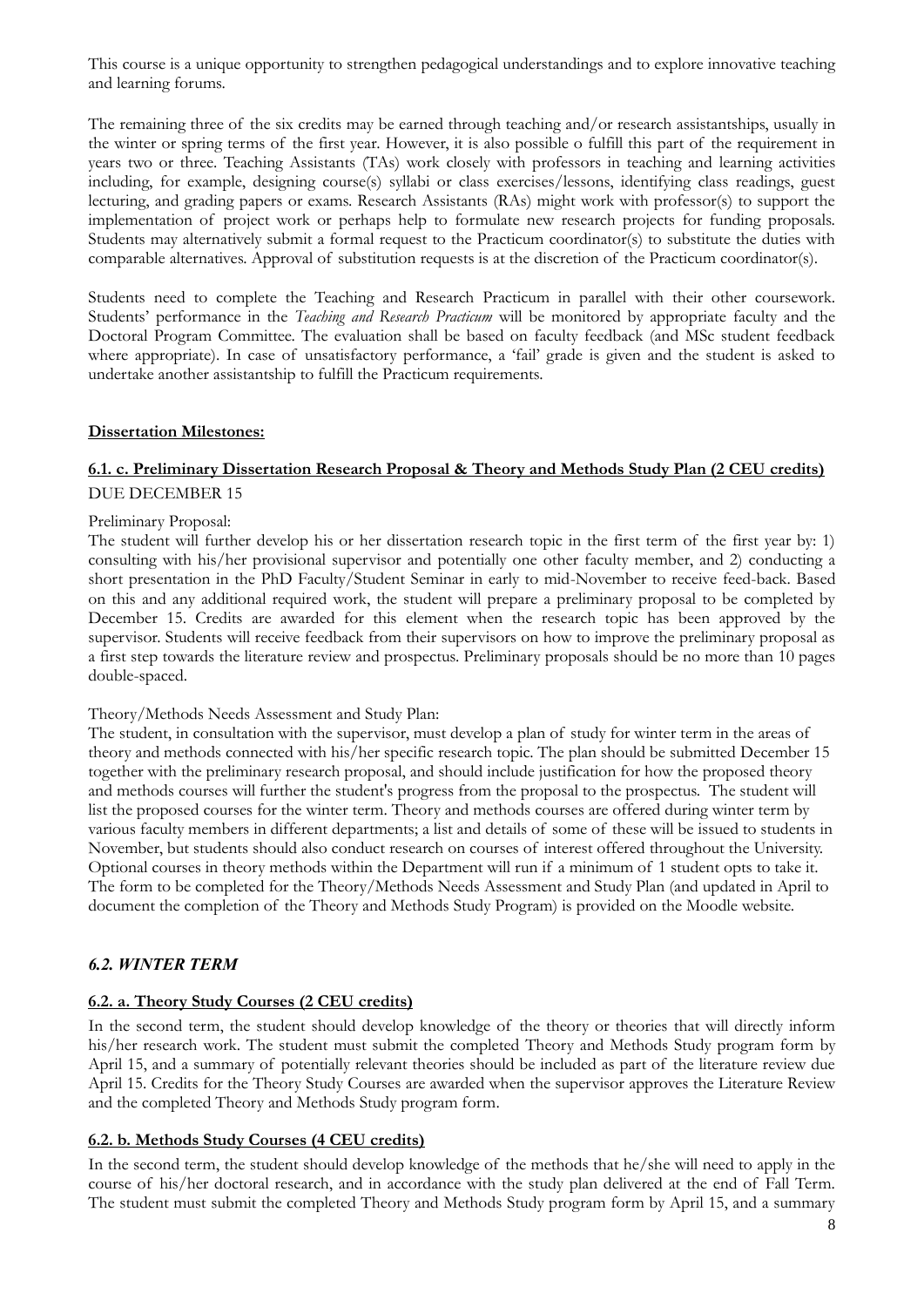of potentially relevant methods should be included as part of the literature review due April 15. Credit for the Methods Study Program is awarded when the Literature Review and the completed Theory and Methods Study program form have been approved by the supervisor.

# **6.2. c. PhD Faculty/Student Seminar (1 CEU credit)**

Please see description above.

# **6.2. d. Teaching and Research Practicum (3 CEU credits)**

Please see description above.

# **6.2. e. Literature Review (2 CEU credits) DUE APRIL 15**

In the course of the second term, the student is expected to develop a detailed knowledge of the state-of-the-art of the literature on his/her chosen research topic. A comprehensive literature review based on desktop research should be submitted by April 15, including a brief summary of relevant theoretical and methodological approaches to be used in the dissertation. Credit for the literature review is awarded when it has been approved by the Primary Supervisor. Students must successfully complete all other required first-year program elements, including the literature review, prior to taking the comprehensive exam. The literature review is expected to be between 5000 and 6000 words in length.

# *6.3. SPRING and SUMMER TERMS*

# **6.3. a. Comprehensive Exam (2 CEU credits)**

The Comprehensive Exam, held in May and early June of the first year, is intended to test the student's overall level of achievement during the course of the first year program. It is graded, and provides the basis for the student's grade in the first year. It consists of two questions:

*'General' Question 1*. tests the student's ability to think theoretically and do analytical wok. This question is given by the Supervisor in consultation with another faculty member in May and usually has a written and oral component.

*'Research topic and methodology' Question 2.* is based on theory and methodology relevant to the student's chosen research topic, which will be set by the Supervisor and informed by the student's *Literature Review* and *Theory Study and Method Study Courses report*. This question has both a written and oral component. Students have two weeks to prepare a written answer to a question, which is followed by an oral discussion of the answer with the student's supervisor and two other faculty members.

Further details about the exam are provided on the Moodle website. Students must successfully complete all other required first-year program elements, including the literature review, prior to taking the comprehensive exam.

The comprehensive examination will use the department's standard grading scheme, as outlined in Table 2.

| Grade | Percent    | Category     | Grade           | Percent   | Category              |
|-------|------------|--------------|-----------------|-----------|-----------------------|
| A     | $90 - 100$ | Outstanding  | $C+$            | $50 - 54$ | Minimum pass          |
| $A-$  | 80-89      | Excellent    |                 | $40 - 49$ | Fail (marginal)       |
| $B+$  | 70-79      | Very Good    | $\mathcal{C}$ - | $30 - 39$ | Fail (poor)           |
|       |            |              |                 |           |                       |
| B     | $60 - 69$  | Good         | D               | $1 - 29$  | Fail (very poor)      |
| $B -$ | 55-59      | Satisfactory | F               | 0         | Fail (did not submit) |

# **Table 2. Departmental Grading Scheme**

Students must achieve a grade of B+ or above in the comprehensive examination in order to proceed in the Program. In the event that a student must retake any of the two comprehensive exam questions, the highest grade that can be given is a minimum pass (70). Under CEU rules only one retake is allowed.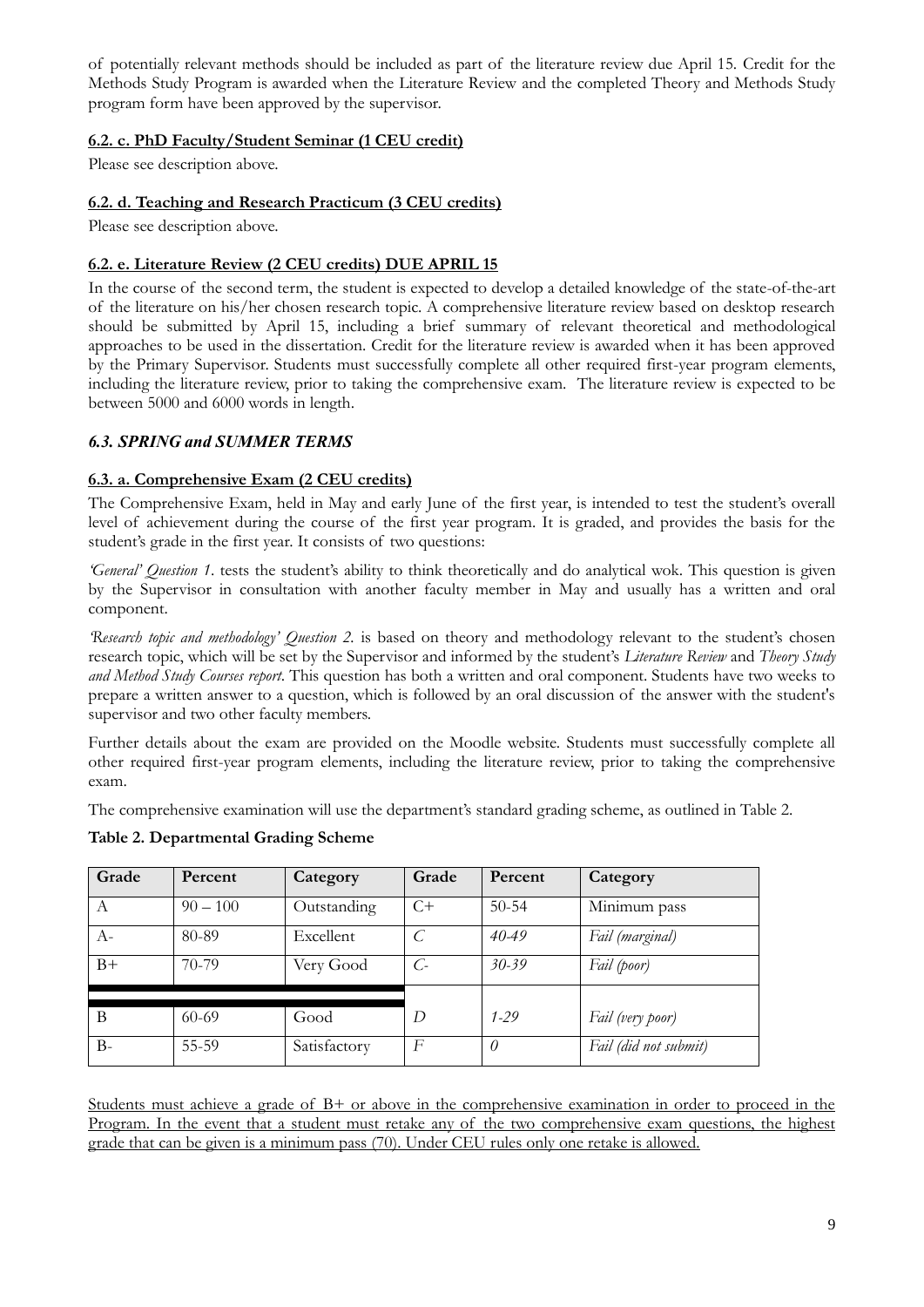### **6.3.b. Dissertation Prospectus Preparation and Defense (4 CEU credits)**

Students should work with their Supervisor throughout the first year to develop their *Dissertation Prospectus.*  Feedback received on the literature review and from the comprehensive exam may be useful in completing the first full draft of the *Dissertation Prospectus*, which will be due by June 15.

The Dissertation Prospectus must contain a plan of the dissertation research, covering the aims and goals, the scope, and the proposed research methods. Students should be ready to share a draft of the prospectus in September of the second year in a prospects writing workshop. Students are expected to defend their dissertation prospectus between June 30 of the first year and September 30 of the second year. The prospectus should be no longer than 10,000 words. CEU Research Ethics Policy and Guidelines should be adequately considered by the student, and approved by the supervisor as part of the Prospectus.

# **7. Program Structure: Second and Third Years**

### **7.1. Dissertation Prospectus Defense (4 CEU credits), Due SEPTEMBER 30**

Guidelines for the prospectus can be found on the Moodle site and should be discussed with the supervisor. In order defend the Prospectus a Dissertation Committee comprised of the Supervisor, an internal committee member and an external member should be in place at least a month before the intended defense date. The Prospectus is defended before the Dissertation Committee in public during a PhD Faculty/Student Seminar. The entire student body and the faculty of the Department are invited to the *Prospectus Defense*. The draft prospectus should be handed in to the committee for feedback by June 15th of the first year and the prospectus should be defended between June 30th of the first year and September 30th of the second year. (September 30th of the 3rd year for students on an extended track).

The student must receive confirmation by email from all the committee members that the student is ready for a defense, which must be forwarded to the program coordinator (Gyorgyi Puruczky) before a defense will be scheduled.

The Prospectus Defense may result in any of the following outcomes: pass without amendments, pass with minor amendments, pass with major amendments to satisfaction of committee, re-defend. In case of the need for revisions or a new defense students will be informed by the Committee of the timeframe in which the changes need to be made or the new defense scheduled.

After the *dissertation prospectus* has been successfully defended, the student moves from probationary status to doctoral candidate and the main focus is on conducting research, writing and subsequently defending the doctoral dissertation. Doctoral candidates with a 3.5 or higher grade point average and who have demonstrated sufficient and noteworthy progress on their dissertation may be nominated by the Doctoral Program Committee for the Award for Advanced Doctoral Students (800 EUR). For more information, please see: [https://www.ceu.edu/node/13805.](https://www.ceu.edu/node/13805)

#### *7.2. PhD Faculty/Student Seminar*

All probationary students are required to defend their prospectus' during the PhD Faculty/Student Seminar. All second and third year doctoral candidates are required to present an update on their dissertation research during the PhD Faculty/Student Seminar (see below).

# *7.3. Professional Advancement Practicum (4 CEU credits)*

This may be completed at any time after the first year. The purpose of this unit is to provide students with opportunities to:

- Increase their professional competitiveness
- Gain concrete and relevant experience producing a research-based document
- Engage their research in a public forum generating feedback, comments, reviews, etc.
- Build scientific writing experience; including co-authorship of papers
- Improve their curriculum vitae

The specific requirements to fulfil this unit are to be negotiated and agreed upon with the student's supervisor. Such requirements shall be specific to the career aspirations of the student, but may include publication of one or more of the following: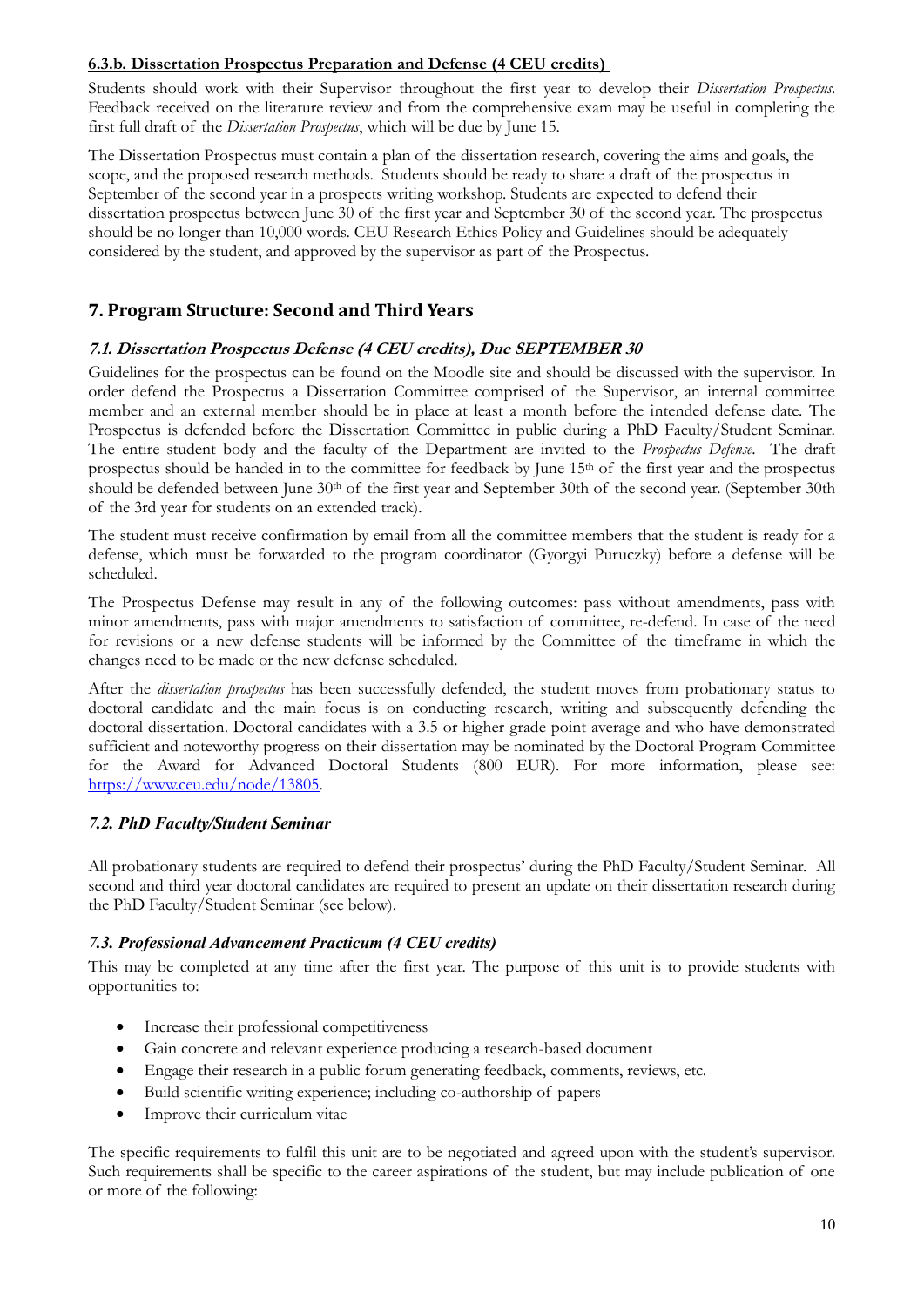- an article in a peer-reviewed journal
- a chapter in a book
- a scientific report or section therein
- a conference presentation and paper
- co-authorship on any of the above, if agreed by supervisor
- professional peer-review in cooperation with the supervisor

*Professional Advancement Practicum* activities can be undertaken at any point during the student's doctoral studies, and students and supervisors will be asked to comment on their recent and planned Professional Advancement activities in each Research Progress Report. If a supervisor indicates concern over a student's lack of progress in this area, the student will be asked to meet with the supervisor and Program Director to determine where the problems lie and what can be done to help the student to meet this requirement. Credit (4 credits are awarded) is awarded based on the Supervisor's approval, which can be given any time prior to final dissertation defense when he/she judges that the conditions have been met.

### *7.4. Research Progress Updates*

#### **Presentations**

During the second and third years of their studies, students are expected to present their work in progress in the *PhD Faculty/Student Seminar*. Presentations should be approximately 20-30 minutes, and include an update of goals and research questions, preliminary findings, and any challenges faced.

#### Chapter drafts

At the time of the third and subsequent year research update presentations, the student should submit one analytical chapter draft (i.e. a chapter analyzing the data, not the introduction, methods, literature review, theoretical framework or conclusion) to their supervisor and committee members, as well as to circulate to first year students to receive feedback during the research update presentation at the PhD/ Faculty seminar.

#### **Reports**

All second and third year students and beyond must submit progress reports on October 1 every year.

# **8. The Doctoral Dissertation (40 CEU credits) MAXIMUM 3-6 YEARS TO COMPLETION**

The final stage of the Doctoral Program is the production of a dissertation which presents in detail the student's research work and contribution. The exact format of the dissertation will depend upon the subject area and requirements of the research. The length of the dissertation varies, but it is generally recommended that the dissertation not exceed 80,000 words (including tables, graphs and footnotes; excluding bibliography and appendices) and should follow the [CEU Doctoral Regulations.](http://www.ceu.hu/sites/default/files/attachment/basic_page/44/p-1103-01v1202-doctoral-regulationsfinal.pdf)

#### *8.1. Dissertation Committee*

After the student's Dissertation Prospectus Defense, the Doctoral Program Committee approves the Dissertation Committee, and may make changes as appropriate. The Dissertation Committee is finalized by the University Doctoral Committee. The student must submit the final composition of their Dissertation Committee to the Doctoral Program Coordinator no later than two months before they expect to defend their dissertation.

Doctoral students will be guided by a Dissertation Committee that is responsible for mentorship and examination regarding the dissertation. Dissertation Committees are appointed by the University Doctoral Committee, based on the recommendation of the Doctoral Program Committee. The head of the Dissertation Committee is the Primary Supervisor. A Dissertation Committee includes:

- Primary Supervisor (and Associate Supervisor where applicable)
- Internal faculty member(s) from the ENVSCI Dept. or another CEU department
- External member(s) (must comprise one-third of the total Committee members and have no contractual relation with CEU at the time of the submission of the dissertation and the defense)

The Dissertation Committee includes: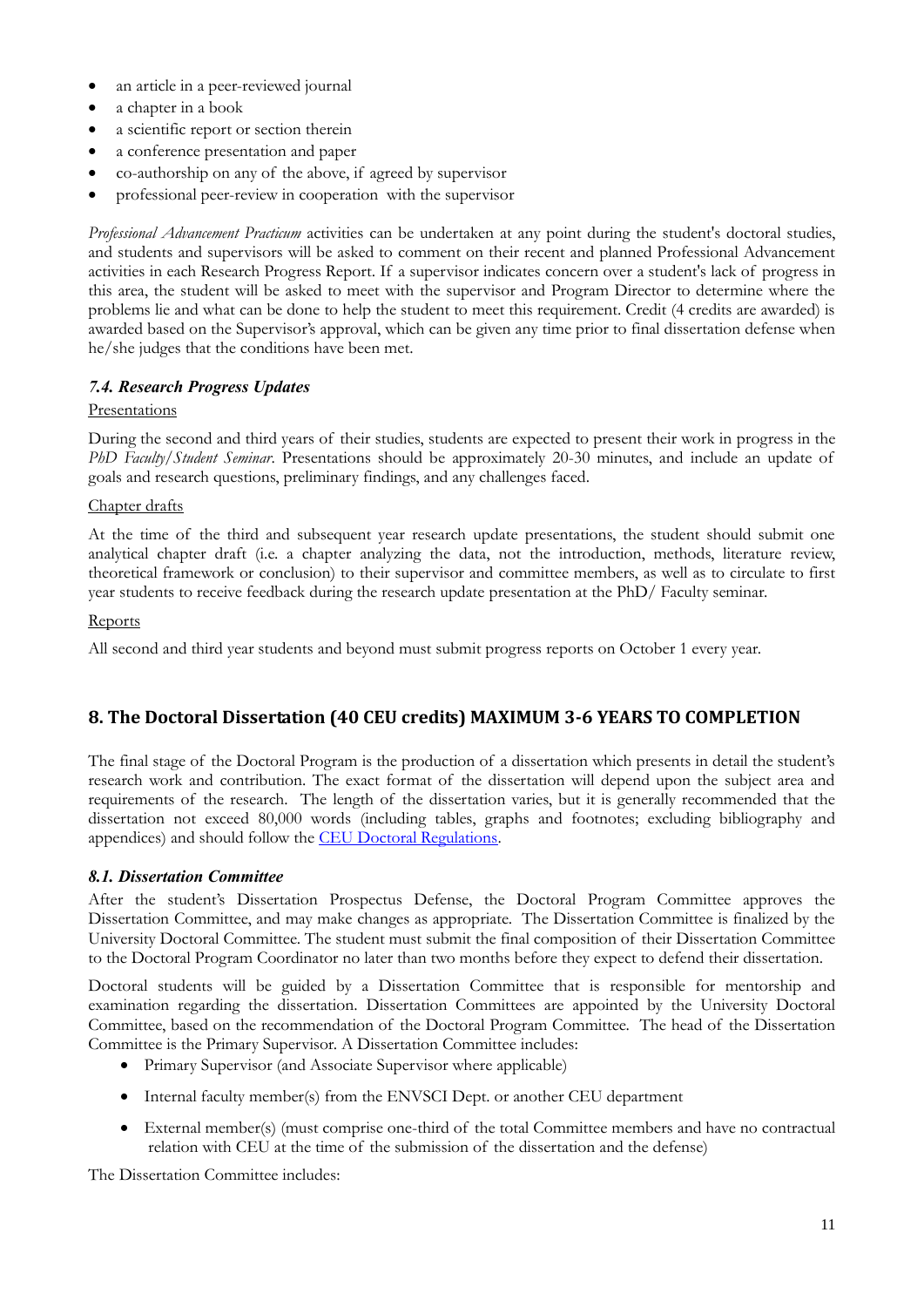- at least three voting members (e.g., supervisor, internal and external members);
- at least one third external voting member(s); and
- at least two examiners (one external to CEU, should not be the supervisor, and may or may not be voting members) who are asked to write a written report of the dissertation prior to the defense.

For more details on the composition of a Dissertation Committee, please refer to the CEU Doctoral Regulations.

Preliminary Advisor and Primary Supervisor:

The student's Preliminary Advisor is appointed (provisionally) until a Primary Supervisor is confirmed. In the initial phases of the studies, the Preliminary Advisor advises the student on issues related to the Program. The student's Primary Supervisor is confirmed by November 1st of the 1st year. The responsibilities of the Primary Supervisor include:

- 1. Approves student completion of required first year program elements, as detailed in this handbook;
- 2. Guides the student through the dissertation process;
- 3. Regularly monitors the progress of the student on the dissertation, assisted by regular meetings while the student is in residence, and by regular communication while the student is conducting field work;
- 4. Makes recommendations to the Doctoral Committee for additional members of the Dissertation Committee;
- 5. Makes recommendations whether the student is ready to defend his/her prospectus;
- 6. Otherwise assists and advises the student as necessary and appropriate.

If a student wishes to change supervisor, the student may make a written request to the Doctoral Program Committee providing reasons for such a request. The Doctoral Program Committee is required to address the request within 15 days.

Associate Supervisors to replace the Primary Supervisor in case of sabbatical or other changes may be appointed in line with the CEU Doctoral Regulations.

A detailed description of the duties of the Primary Supervisor can be found in the [CEU Doctoral Regulations.](http://www.ceu.hu/sites/default/files/attachment/basic_page/44/p-1103-01v1202-doctoral-regulationsfinal.pdf)

# *8.2. Dissertation Defense Procedures*

*Pre-Defense:* Once the Doctoral Candidate has completed the dissertation, the supervisor has judged that it is ready for pre-defense, and all committee members have sent a confirmation email to the program coordinator that the pre-defense can be scheduled; the student gives an oral presentation of the dissertation (in max. ½ hour) to his/her Dissertation Committee members, who then raise questions and make comments with the intent of assessing and strengthening the preparedness of the student for a final public defense. The Dissertation Committee then recommends that the student:

1) proceeds to a public final defense without changes to their dissertation; OR

2) proceeds to a public final defense with minor or major amendments; OR

3) prepares for a second pre-defense after significant revisions to the dissertation are made and approved by their supervisor. A student may not pre-defend their dissertation more than twice and consequently will be unenrolled from the Program.

*Final Public Defense:* Before a final public defense is confirmed, one external and one internal member of the student's Dissertation Committee (preferably not the Supervisor) must indicate in writing whether the dissertation can be submitted for defense. These written statements should be sent to the supervisor and the Chair of the defense, and may be sent to the student.

For the final public defense, the candidate makes an oral presentation of the dissertation (max. ½ hour) before their Dissertation Committee, a chair (usually from another CEU department), and a designated opponent, who should be an expert in the field who has not previously reviewed and advised on the dissertation, and others from the public. The opponent is required to provide the Chair, the candidate and their Dissertation Committee members written comments and questions regarding the dissertation in advance of the defense, to which the candidate must respond during the defense. The candidate should also field any questions and comments that may be offered by their Dissertation Committee members and others in attendance. At the end of the defense, the Dissertation Committee, the Chair, and the Opponent meet privately to discuss whether the dissertation can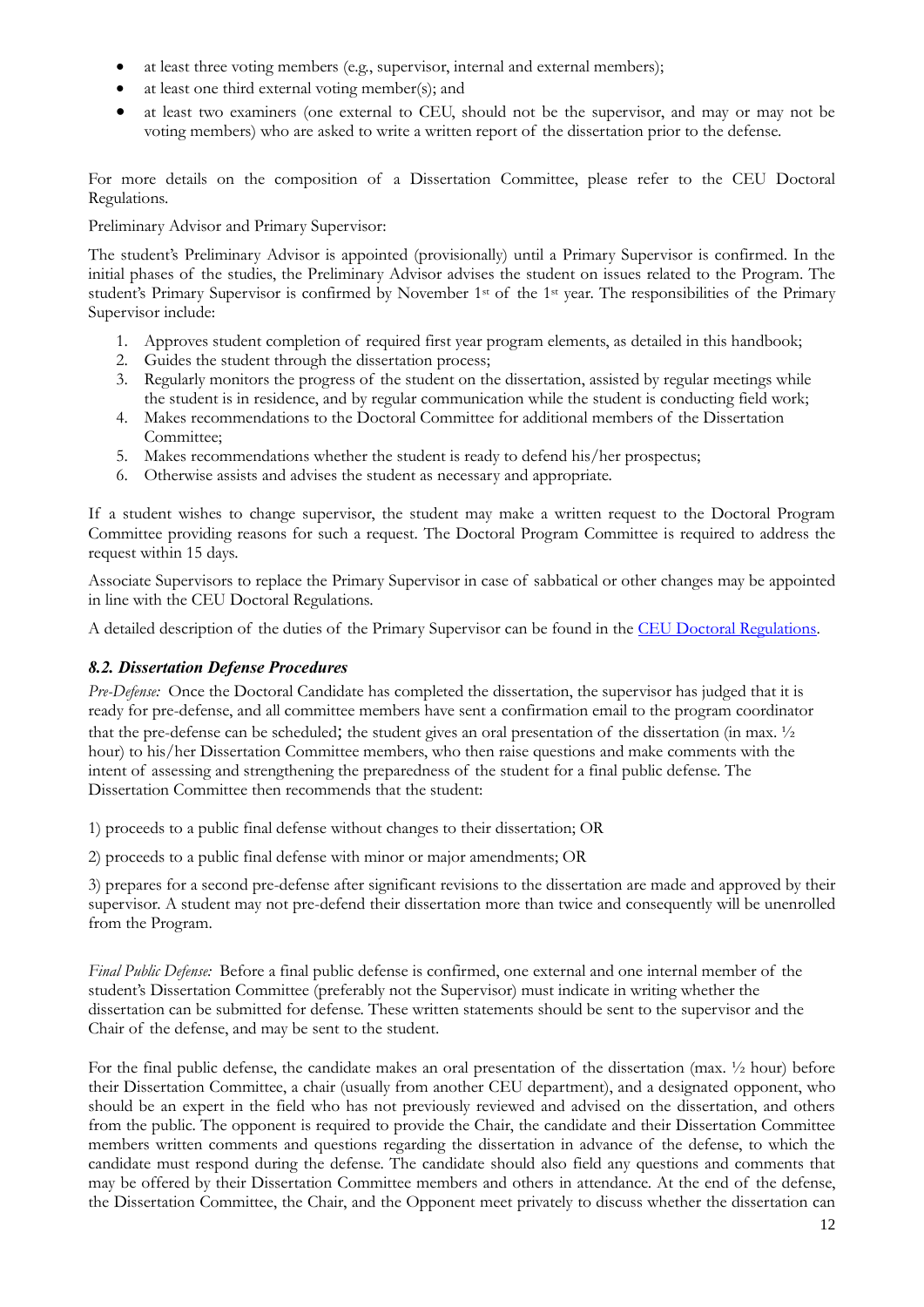be accepted for a doctoral degree, and if so what grade should be conferred on it (the available options being: *summa cum laude, magna cum laude, cum laude, rite)*. The Dissertation Committee decides by consensus (or if consensus is not forthcoming, by voting) on the final grade.

According to the CEU Doctoral Regulations, to satisfy the degree requirements, the dissertation must make a significant and original contribution to the knowledge and understanding of the subject and must demonstrate the capacity of the candidate to carry out independent quality research. Two members of the Dissertation Committee are asked to indicate in writing whether:

- the dissertation makes a significant contribution to the knowledge and to the understanding of the subject with which it deals;

- the dissertation demonstrates the candidates' capacity to carry out quality independent research;
- the dissertation contains material worthy for publication; and
- knowledge of the state of the art in the specific subject.

#### *8.3. Submission of Dissertation beyond Enrolment*

The departmental policy for Submission of Dissertation beyond Enrolment is available on the e-learning site. Submission beyond Enrolment is allowed but support from the Supervisor and internal committee member is curtailed.

# **9. Program and Graduation Requirements**

Satisfactory completion of all Doctoral Program requirements results in the awarding of a doctoral degree. These requirements are listed in a more detailed Checklist available on the Departmental web site, and include, inter alia:

- 1. Compliance with the University and Departmental Doctoral Program regulations;
- 2. Satisfactory comprehensive exam grade;
- 3. Successful completion of the dissertation prospectus defense;
- 4. Satisfactory continuous research progress;
- 5. Successful dissertation submission, defense, and acceptance; and
- 6. Satisfactory completion of all program elements.

# **10. Academic Dishonesty and Plagiarism**

Academic dishonesty involves acts which may subvert or compromise the integrity of the educational process at CEU. This includes any act by which a student succeeds or attempts to gain an academic advantage for himself or herself or another person by misrepresenting his or her or another person's work or by interfering with the completion, submission or evaluation of work. These include, but are not limited to, accomplishing or attempting any of the following acts:

- 1. Plagiarising, that is, the offering as one's own work of the words, ideas, or arguments of another person without appropriate attribution by quotation, reference or footnote. Plagiarism occurs either when the words of another are reproduced without acknowledgement or when the ideas or arguments of another are paraphrased in such a way as to lead the reader to believe that they originated with the writer. It is the responsibility of all university students to understand the methods of proper attribution and to apply those principles in all materials submitted.
- 2. Using any materials that are not authorised by the instructor for use during an examination.
- 3. Copying from another student's paper during an examination.
- 4. Collaborating during an examination with any other person by giving or receiving information without the specific permission of the instructor.
- 5. Stealing, buying or otherwise obtaining restricted information about an examination to be administered.
- 6. Collaborating on laboratory work, take-home examinations, homework or other assigned work when instructed to work independently.
- 7. Substituting for another person or permitting any other person to substitute for oneself in taking an examination.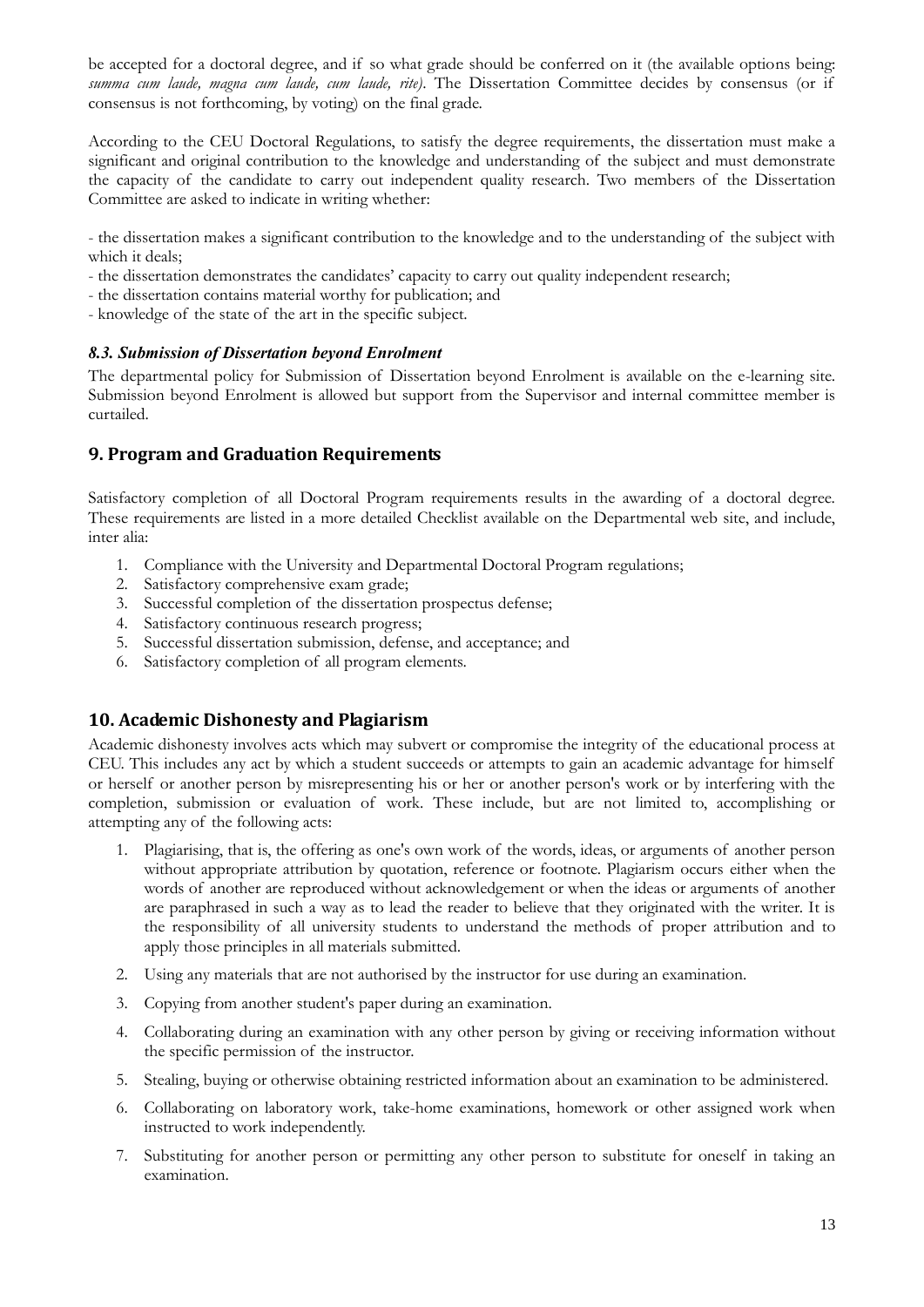- 8. Submitting as one's own any theme, report, term paper, essay, other written work, speech, totally or in part by another author.
- 9. Altering of grades or official records.
- 10. Sabotaging of another student's work.
- 11. Falsifying or committing forgery on any university form or document.
- 12. Submitting altered or falsified data as experimental data from laboratory projects, survey research, or other field research.
- 13. Committing any wilful act of dishonesty that interferes with the operation of the academic process.
- 14. Facilitating or aiding in any act of academic dishonesty.

For further information, please refer to the university's [Code of Ethics.](http://documents.ceu.hu/documents/p-1009-1v1402-0)

# **11. Residence and Maintaining Contact**

Doctoral students must reside in Budapest or the vicinity during the three years of their study, excepting periods of research and study at other institutions. Students are expected to attend all lectures, seminars, tutorials, practicals and field trips. Attendance is regarded as part of the Program, and sanctions for non-attendance can be severe. More than three absences from any of the program requirements may result in failure of the Program*.* Exemption from the residency requirement can be granted by the Doctoral Program Committee. Requests for exemption from the residency requirement should be submitted to the Doctoral Program Committee in writing. Reasons for requesting an exemption might include field work trips, family circumstances, etc.

Students must produce coursework by the specified deadlines as required in the Program and attendance at all examinations is compulsory. Penalties for late assignment submissions will be 5% per working day, except in exceptional circumstances with the prior approval of the course instructor(s)

Doctoral students are responsible for maintaining contact with the Department as well as providing updated contact information. They are expected to remain in contact with campus academic life and to respond to any communication from the Department and or the Doctoral Program. Not maintaining contact with the Department and/or unjustified absence can lead to the termination of the student's enrolment status or financial aid.

Students in employment outside of CEU are required to present a letter from their employer(s) indicating that the employer is aware of the student's participation in the Program and consents to it. Students should be aware that their doctoral studies take priority over employment demands. This is clarified in the Policy on Student Employment.

# **12. Demonstration of Progress in the Program**

Assessment of students' progress and performance is undertaken through evaluating core course work, the comprehensive exam, and practicum achievements; evaluating class attendance and participation; and monitoring the progress of students' research through evaluations communicated by the supervisor (and, in some cases, an internal doctoral committee member) and student reporting.

Supervisors give students feedback on milestone documents no later than 1 month after they are submitted. Feedback or a final "grade" on any revisions is also one month (excluding July and/or August).

The Doctoral Program Committee monitors the progress, work and attendance of all students. This is for the benefit of the students and helps to ensure that students are maintaining a satisfactory grade level and managing to make sufficient progress toward completion of the dissertation milestones (i.e. Comprehensive Exams, Prospectus Defense, and Dissertation Pre-Defense). The Doctoral Program Committee discusses opportunities (and identifies barriers, if applicable) that may impact a student's ability to make progress towards successfully completing the program and achieving their doctorate. Students should feel free to consult their supervisors or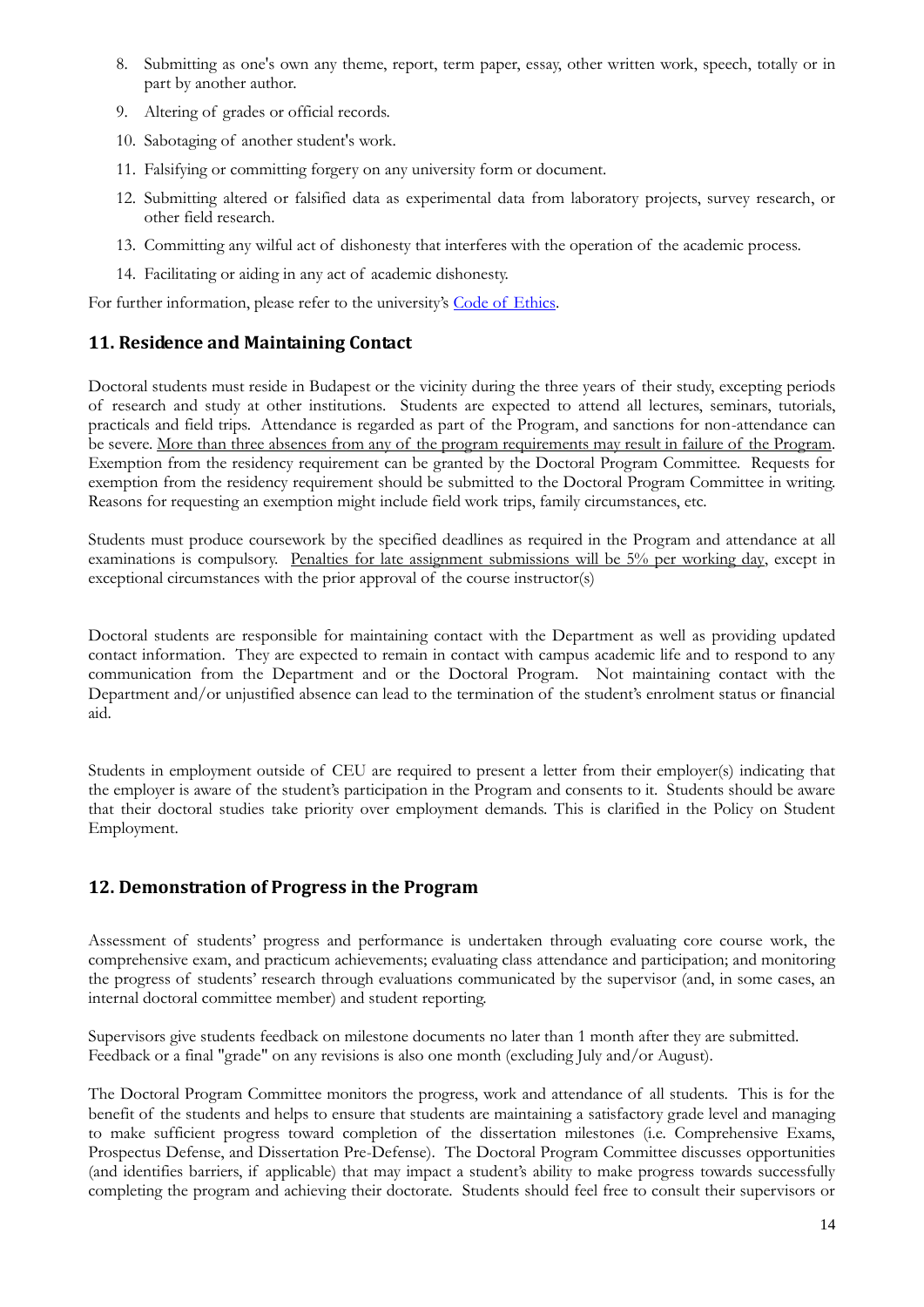others in the Department on ways to overcome the expected challenges associated with getting a Ph.D. Additionally, seminars can be organized to discuss and address particular challenges common to all PhD students.

# *12.1. Reporting Requirements:*

Doctoral Candidates must update their status with the Doctoral Program Coordinator (cc'ing their Supervisor and the Doctoral Program Director) October 1st of each year. The status report form template is available and downloadable from the e-learning (moodle) site. New Doctoral Candidates in their second year of study should submit their first status report October 1<sup>st</sup> of the following year. Failure to submit a status report on time can be considered a violation of CEU Doctoral Regulations. Further, if the Doctoral Program Committee finds the report unsatisfactory, it will recommend appropriate action.

### *12.2. Failure to Demonstrate Progress:*

In the event that the Doctoral Program Committee determines that a student is not making adequate progress, it may consider the particular circumstances of the student and make specific recommendations. Possible grounds for mitigation are considered generally as follows:

- Significant illness or injury
- The death or critical illness of a close family member
- Family crises or major financial problems leading to acute stress
- Absence for jury service or maternity, paternity or adoption leave

Note: While pregnancy is not in itself grounds for mitigation, issues may arise during a pregnancy which might constitute mitigating circumstances and will need to be judged on an individual basis.

Mitigating circumstances aside, the Doctoral Program Committee may suggest, for example, that a student:

1) engage their colleagues in a PhD Faculty/Student Seminar to work through complex and difficult theoretical, methodological or empirical issues;

- 2) acquire other assistance, or targeted mentorship;
- 3) withdraw temporarily from the program or "stop the clock";
- 4) the student's financial aid be suspended; or
- 5) enrolment be terminated.

Students that fail to demonstrate progress jeopardize support (e.g., CEU based scholarships and tuition waivers), and/or their enrolment status.

A student's enrolment in the Program may be terminated for any of the following reasons:

- unsatisfactory coursework grades;
- unsatisfactory research progress;
- enrolment period is past the six-year deadline and no withdrawal or extension has been granted; or
- failure to comply with the University and Doctoral Program regulations.

#### **12.3. Withdrawal:**

In the event that unforeseen circumstances prevent a student from making progress, the student (with the support of their supervisor) should request a withdrawal from the Program for a definite period of time, but no more than two years. This request should be sent to the Doctoral Program Director. Final approval for a withdrawal is granted by the Doctoral Program Committee. Withdrawals are usually granted in cases in which the student experiences new and pressing family circumstances, or incurs other full-time obligations that prevent the student from making progress on their dissertation. Note that the period of the withdrawal is NOT counted toward the six-year completion time.

#### **12.4. Attendance:**

The Attendance Policy is as follows: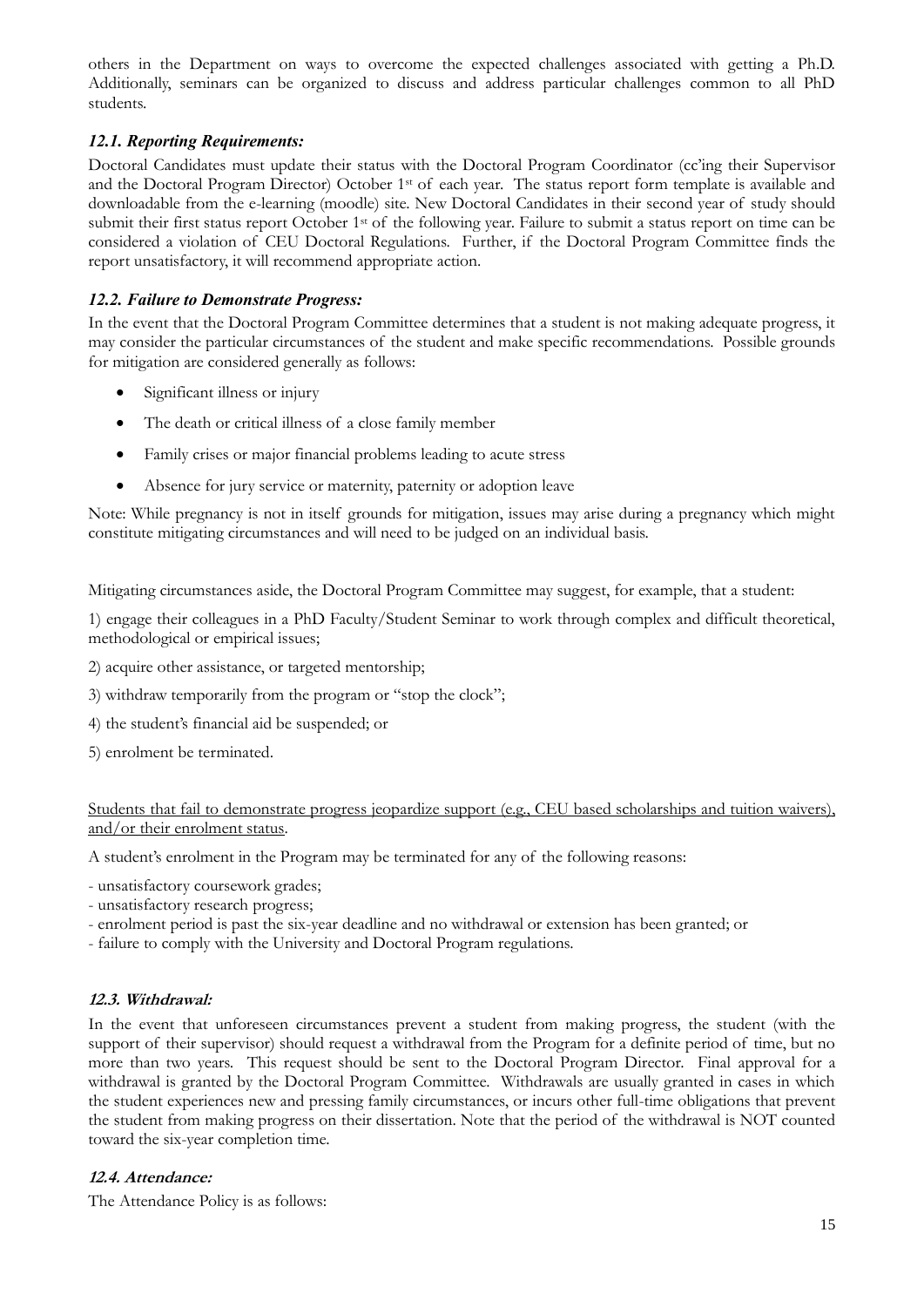1. Attendance requirements. Attendance is **mandatory** for all parts of all courses for which Doctoral students are registered, unless the Program Director or a course instructor explicitly state that certain elements of the course are optional. Additionally, those Doctoral students who have been required to take certain elements of the MSc core course must attend **all** classes of those units/courses.

2. Exemptions from attendance requirements. The only grounds for absence which are usually automatically accepted are (1) illness documented by a doctor's note and (2) bereavement. In all other cases, students must request permission for absence **in advance** from their advisor/supervisor, the lecturer(s) whose class(es) they would be missing, and the Doctoral Program Director explaining why they are making the request. Note that other work obligations not related to the student's studies are NOT an excuse for missing class. Explanations for absence which are given after the event will not normally be considered.

3. Sanctions for unauthorised absence. Students who absent themselves from required classes without permission according to the terms of section (2) above can expect to face one or more of the following sanctions:

- *i. Requirement to pass the MSc Fall Term Exam*. As stated in point 1, students who are required to attend elements of the MSc mandatory program must attend all classes of the units they have been told to take. Should they miss any of these classes, they will be required to take the MSc Fall Term Exam on a pass/fail basis. Failure to pass this exam and the re-sit would mean automatic termination of the student's Doctoral status.
- *ii. Failure of individual courses*. Individual professors may determine their own sanctions policy for the Doctoral courses they run, which should be set out in writing at the start of the course. This may mean deducting a certain percentage of the overall course grade for missed classes or even **automatic failure** of the course. In the latter case the Doctoral Program Committee will decide whether to terminate the student's Doctoral status or allow him/her to continue given certain conditions (e.g. retaking the course or taking an extra course or courses in lieu). Whether or not individual professors take their own sanctions for nonattendance, the Doctoral Committee will act under point iii) below if the student's overall record shows poor attendance.
- iii. *Enrolment Termination*. Poor attendance may result in termination of program enrolment.

# **12. Program and Departmental Management**

#### **12.1 Academic Organization of the Doctoral Program**

Within the Department, the management of each doctoral student's studies will be the responsibility of: the student's advisor, student's primary supervisor; the student's Dissertation Committee; and the Departmental Doctoral Committee. The role and functioning of each of these is outlined briefly below.

#### Doctoral Program Director: Alexios Antypas

Doctoral Program Committee: Alexios Antypas, Guntra Aistara, and Alan Watt and one doctoral student representative.

#### Doctoral Program Committee:

The Doctoral Committee is a committee organized at the departmental level to steer the Doctoral Program. This includes: passing special regulations, specific to the department's Doctoral Program, in accordance with the CEU Doctoral Regulations; administering the comprehensive exam and admission process on the program level; and other tasks as set out by the CEU Doctoral Regulations. It has at least four members: one is the Doctoral Program Director, who is an ex officio member; a minimum of two resident faculty members who are delegated from the resident departmental faculty members; and a student representative elected by the departmental doctoral student body. The student representative represents the doctoral students in the Doctoral Program Committee meetings and provides feedback to the Doctoral Program Director. The Doctoral Program Committee may decide that the student should not be present at discussions of certain topics, such as individual student grades, etc.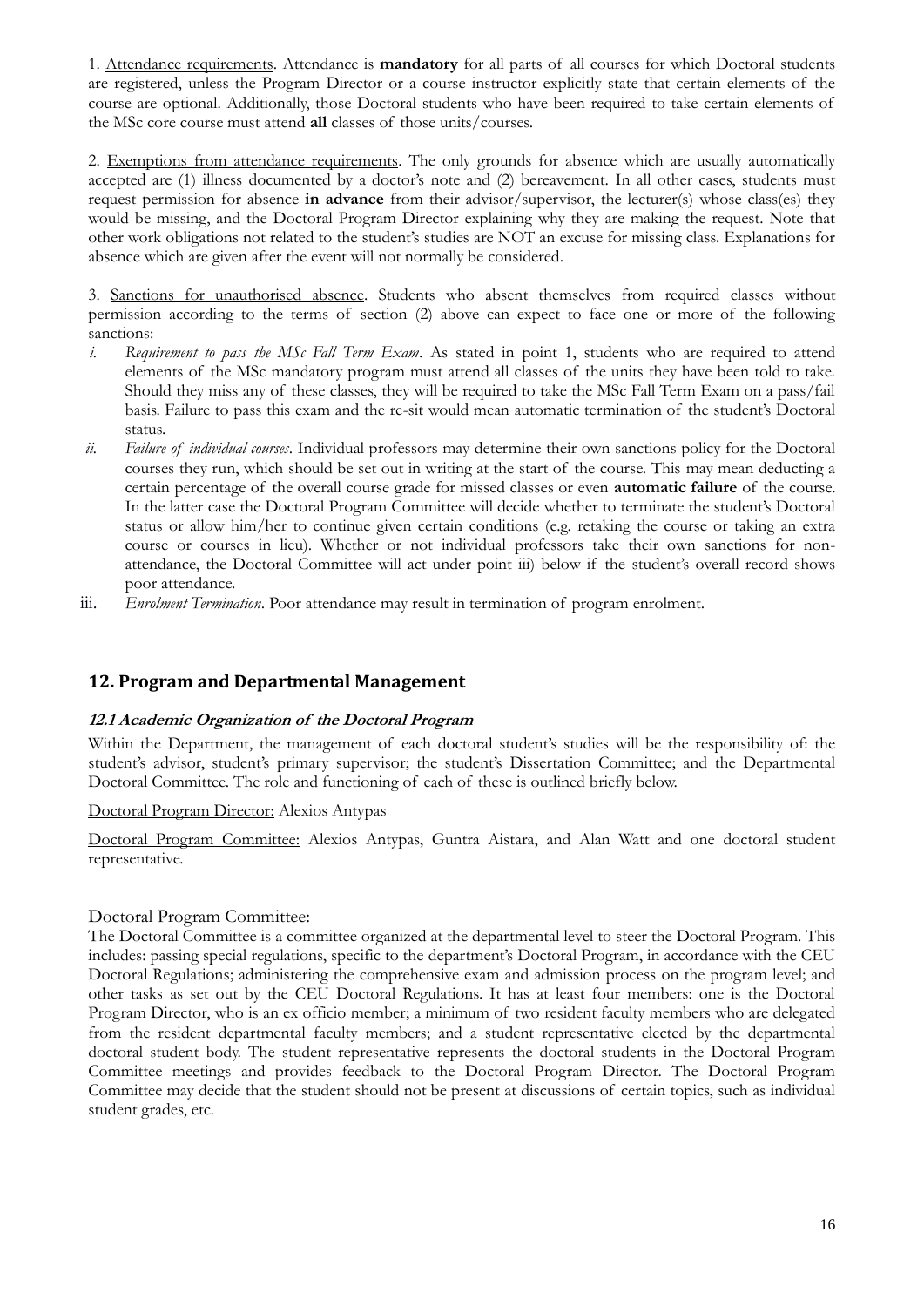# **13. Additional Departmental Policies**

# **13.1 Health and Safety:**

In any laboratory or field visits and practical research projects students will come across potential hazards. To minimize the risks to themselves and others, students must follow the guidelines laid down in any relevant health and safety requirements. Fieldwork and project work must be carried out according to the particular guidelines for that project.

### **13.2 Teaching Schedule:**

Copies of the provisional teaching schedule will be distributed to all students before the beginning of each term. All efforts will be made to notify students of any changes to the schedule at least a week in advance. The most current version of the schedule will be available in a Google calendar format on the moodle site.

### **13.3 Academic Writing:**

There are several Departmental and University-wide resources available to students to assist and improve their academic writing in English. Dr. Alan Watt serves as the departmental advisor on academic writing techniques, style and format. In addition to teaching the *PhD Writing Issues and Challenges* course, Dr. Watt holds advice tutorials. The CEU Center for Academic Writing [\(http://caw.ceu.hu/\)](http://caw.ceu.hu/) provides support and guidance in academic writing to students.

### **13.4 Desk Space and Computer Use:**

First year students and students writing up their dissertations generally have priority use of the desk and computer space in the PhD Study Room. However, please be ready to share.

Computers are available to PhD students in the Ph.D. Study Rooms (114, 115)

Please note that the computers in 114 and 115 are not for individual use only, therefore please do not protect them by passwords, or exclude others from using any of its software.